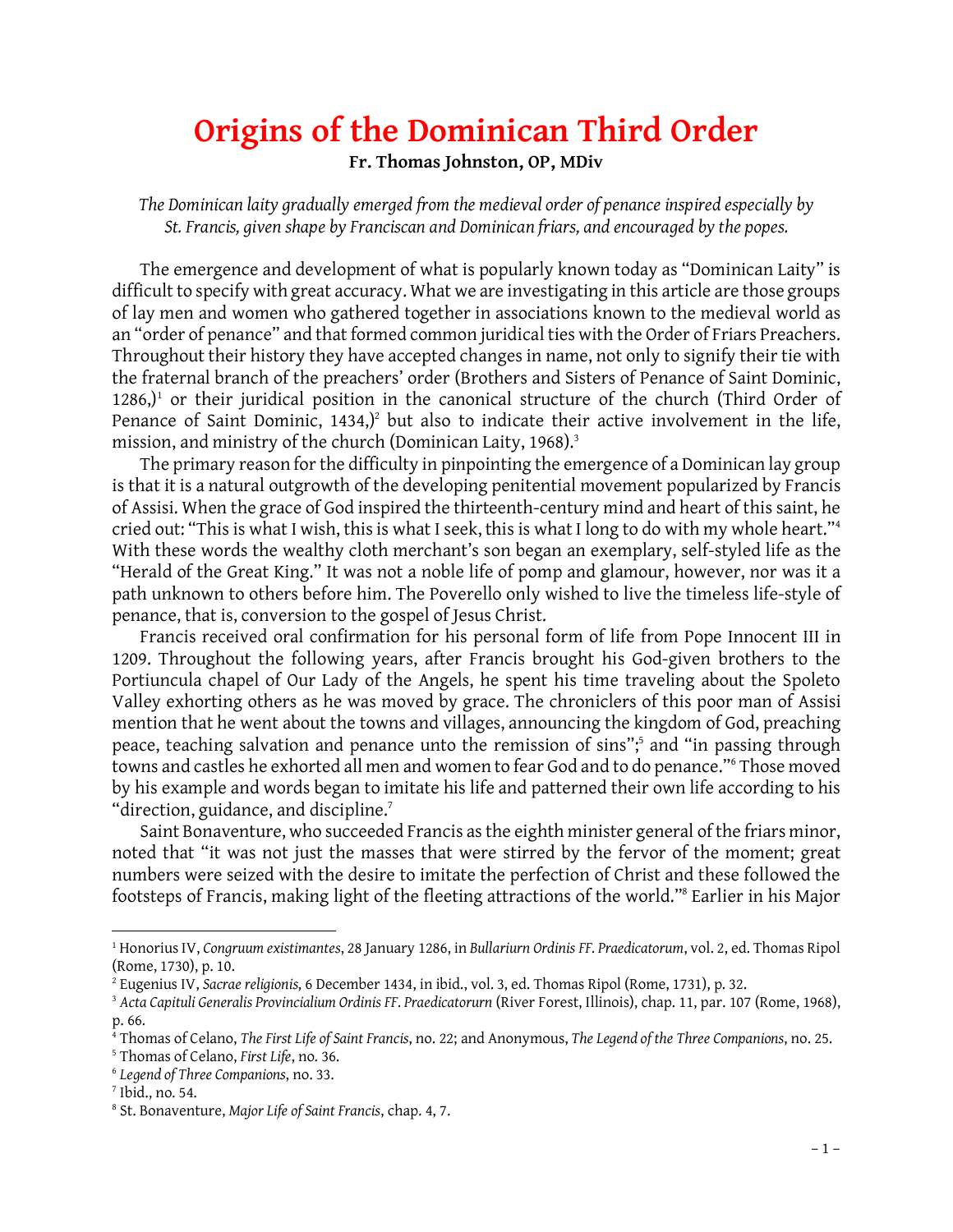Life of the saint, Bonaventure observed that Francis "instituted" the way of penance "common to all those who are on the road to heaven and so this way of life includes members of both sexes, clerics and lay folks, married or simple."<sup>9</sup>

Francis envisioned his followers in every age to be marked by their conversion of heart. By turning from sin to life with God through the observance of God's commandments, they were Francis envisioned his followers in every age to be marked by their conversion of heart. By<br>turning from sin to life with God through the observance of God's commandments, they were<br>assured of forgiveness. Living such a vi filled them with hope for the fulfillment of their salvation. By his followers' exemplary conduct, Francis was confident that "very many people will be converted to the Lord and he will multiply filled them with hope for the fulfillment of their salv<br>Francis was confident that "very many people will b<br>and increase this his family in the whole world."<sup>10</sup>

## **AN EARLY "RULE"**

The Franciscan friar Bernard of Bessa alludes to the fact that Cardinal Ugolino, the future Pope Gregory IX, helped to organize and compose the inspirations of Francis into a rule around the year 1221.<sup>11</sup> Although this rule has not been preserved, history has handed down a copy of the so-called Capistrano *propositum* of 1228, known simply by its opening word *Memoriale*.<sup>12</sup> This *propositum* is a design for men and women who wish to live pious lives, voluntarily renouncing the vain attractions of society, while living in their own homes. Anyone who accepted this lifestyle was recognized as a quasi-religious person who lived a life publicly devoted to God.

The rule provided for the acceptance of men or women as members of the "penance." Those who were free from heresy were to make a last will and testament three months after their reception as a "brother" or "sister." Women needed the consent of their husbands for admission<br>to a sorority. Dissensions were to be settled peacefully, and consultation was to be made between<br>the local bishop and civil au to a sorority. Dissensions were to be settled peacefully, and consultation was to be made between moderated by two annually elected "ministers" and a treasurer. Members were to show simplicity in their clothing and were to fast and abstain over and above the prescriptions of ecclesiastical law. They were obliged to recite, or to be present at the singing of, all the canonical<br>hours (divine office) of the church. No one was permitted to bear arms or to take an unnecessary<br>oath. Members were to hours (divine office) of the church. No one was permitted to bear arms or to take an unnecessary hours (divine office) of the church. No one was permitted to bear arms or to take an unnecessary<br>oath. Members were to gather monthly into their separate fraternities or sororities to hear Mass<br>and listen to the instructio communion were enjoined upon them three times a year. The penitents were to be engaged in and listen to the instruction and spiritual direction of a "male religious." Confession and<br>communion were enjoined upon them three times a year. The penitents were to be engaged in<br>works of charity and were mandated to of burial rites of their deceased members. Each fraternity was to be visited by a representative appointed by the bishop; this delegate was to denounce their shortcomings in living up to their burial rites of their deceased members. Each fraternity was to be visited by a representative<br>appointed by the bishop; this delegate was to denounce their shortcomings in living up to their<br>form of life and to punish infra associations with, and influence from, Dominican religious, a stipulation was added that no point of the *propositum* obliged under the pain of sin.

This *propositum* is the result of various factors. Although space does not permit their thorough development here, they must be cited to manifest the sources that have brought this document into existence.

<sup>9</sup> Ibid., chap. 4, 6.

<sup>&</sup>lt;sup>10</sup> Legend of Three Companions, no. 36.

<sup>11</sup> Bernard of Bessa, *Liber de laudibus*, in *Analecta Franciscana*, vol. 3, p. 679.

 $-2-$ <sup>10</sup> Legend of Three Companions, no. 36.<br><sup>11</sup> Bernard of Bessa, *Liber de laudibus, in Analecta Franciscana,* vol. 3, p. 679.<br><sup>12</sup> Gillis Gerard Meersseman, Ordo Fraternitatis: Confraternità e pietà dei laici nel medioevo 94; and *Dossier de l'ordre de la penitence au XIII siècle*, Spicilegium Friburgense, 7 (Fribourg: Editions Universitaires, <sup>12</sup> Gillis Gerard Meers<br>94; and *Dossier de l'o*1<br>1961), pp. 92-112.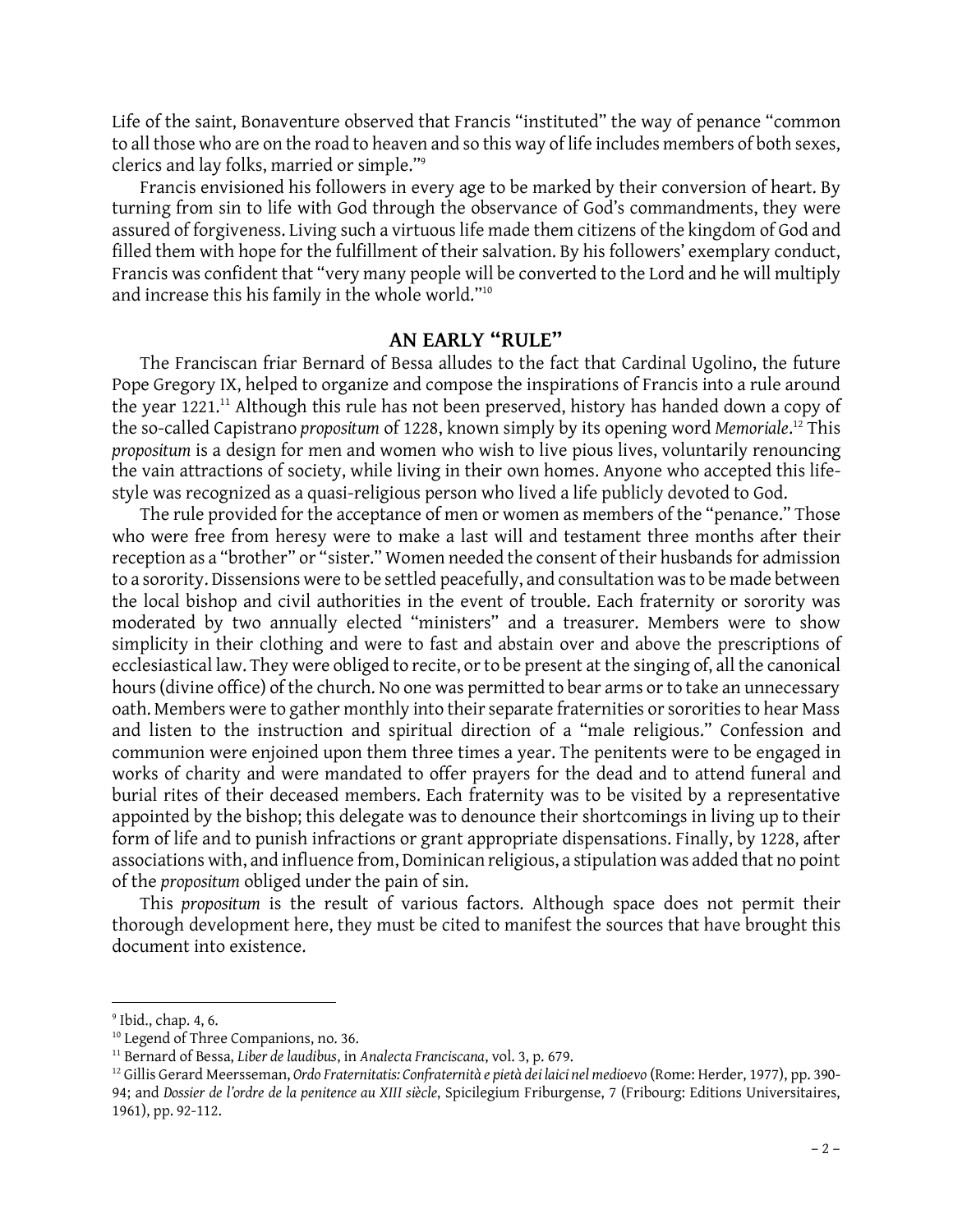First, we must acknowledge that Francis perceived himself and all men and women to be First, we must acknowledge that Francis perceived himself and all men and women to be<br>children of the Most High God who created them for his love and service. Openness to the<br>created universe disposed men and women to God' First, we must acknowledge that Francis perceived himself and all men and women to be children of the Most High God who created them for his love and service. Openness to the created universe disposed men and women to God' personal testimony, Francis demonstrated that all could live in harmony with the created order. What humans had marred by weakness and the burden of their sin, God could restore through their repentance and conversion to the gospel life.

Second, the development of an "order of penance" is a mark of the spirit of the times that witnessed the rapid development of lay piety during the twelfth and thirteenth centuries. Men and women wished to imitate the early apostolic communities, living in simplicity and at times communally, and not infrequently engaged in expounding the Scriptures. The twentieth century Dominican historian, Père Mortier, observed that the development of this lay piety owed nothing to the secular clergy for "instead of being among the people models of continence, century Dominican historian, Père Mortier, observed that the development of this lay piety<br>owed nothing to the secular clergy for "instead of being among the people models of continence,<br>of unselfishness, or of penance, th of unselfishness, or of penance, they flaunted, with a kind of self-satisfaction, the abandonment<br>of their morals, their greediness for gain, and their luxurious manners."<sup>13</sup> Francis daily saw the danger of the faithful who detached themselves from the pastors of the church and sought to rectify this through his *propositum* whereby men and Women were to be obedient to the governance of their bishop and the guidance of a religious.

Third, and perhaps most important, was the contemporary theological understanding of governance of their bishop and the guidance of a religious.<br>Third, and perhaps most important, was the contemporary theological understanding of<br>forgiveness reflected in the common devotional piety. In an era marked by the sudden death from war, plague, and unexplained natural disasters, the contemporaries of forgiveness reflected in the common devotional piety. In an era marked by the possibility of<br>sudden death from war, plague, and unexplained natural disasters, the contemporaries of<br>Francis feared the pains of hell brought the means to obtain God's mercy; satisfaction of the temporal punishment due to sin, however, could be merited only by the exercise of prayer, fasting, and almsgiving. Those who voluntarily accepted the *propositum* of Francis out of devotion were, therefore, taking full advantage of the graces God was extending to them in this life.

This view is clearly manifested in a model sermon composed by Humbert of Romans, the fifth master of the Dominican order, for members of the order of penance. Humbert remarks that God does not wish the death of sinners, for God gives to them the place and time of penance. There are those who claim not to be able to do penance in the world and who also do not wish to enter the cloister because they dread its rigor or because they are married. Providence has come to their aid and has removed from them every excuse. God has, in effect, established in the middle of the world a certain means of doing penance which is approved by the Holy See, and which is enriched by it with many graces and indulgences. It is this means that is practiced by those who are called the "Brothers and Sisters of Penance."<sup>14</sup>

#### **LAY PENITENTS AND THE FRIARS**

Throughout Italy, especially in the northcentral territories of Lombardy and Tuscany, groups of lay penitents and friars were undergoing a rapid development in both numbers and association. As an example, there is the relationship between the lay penitents and friars in the city of Florence. When the friars minor arrived in Florence in 1218, they were warmly received by the lay penitents who operated the hospice of San Gallo. The following year, the friars preachers were equally greeted and housed by other lay penitents at the hospice of San by the lay penitents who operated the hospice of San Gallo. The following year, the friars<br>preachers were equally greeted and housed by other lay penitents at the hospice of San<br>Pancratio. Together, the lay penitents and f

<sup>13</sup> D.A. Mortier, *Histoire des maitres généraux de l'ordre frères Prècheurs*, vol. 2 (Paris: Alphonse Picard and Sons, 1905), p. 221.

<sup>14</sup> Humbert of Romans, *Ad fratres de Poenitentia*, in Meersseman, *Dossier*, pp. 125-28.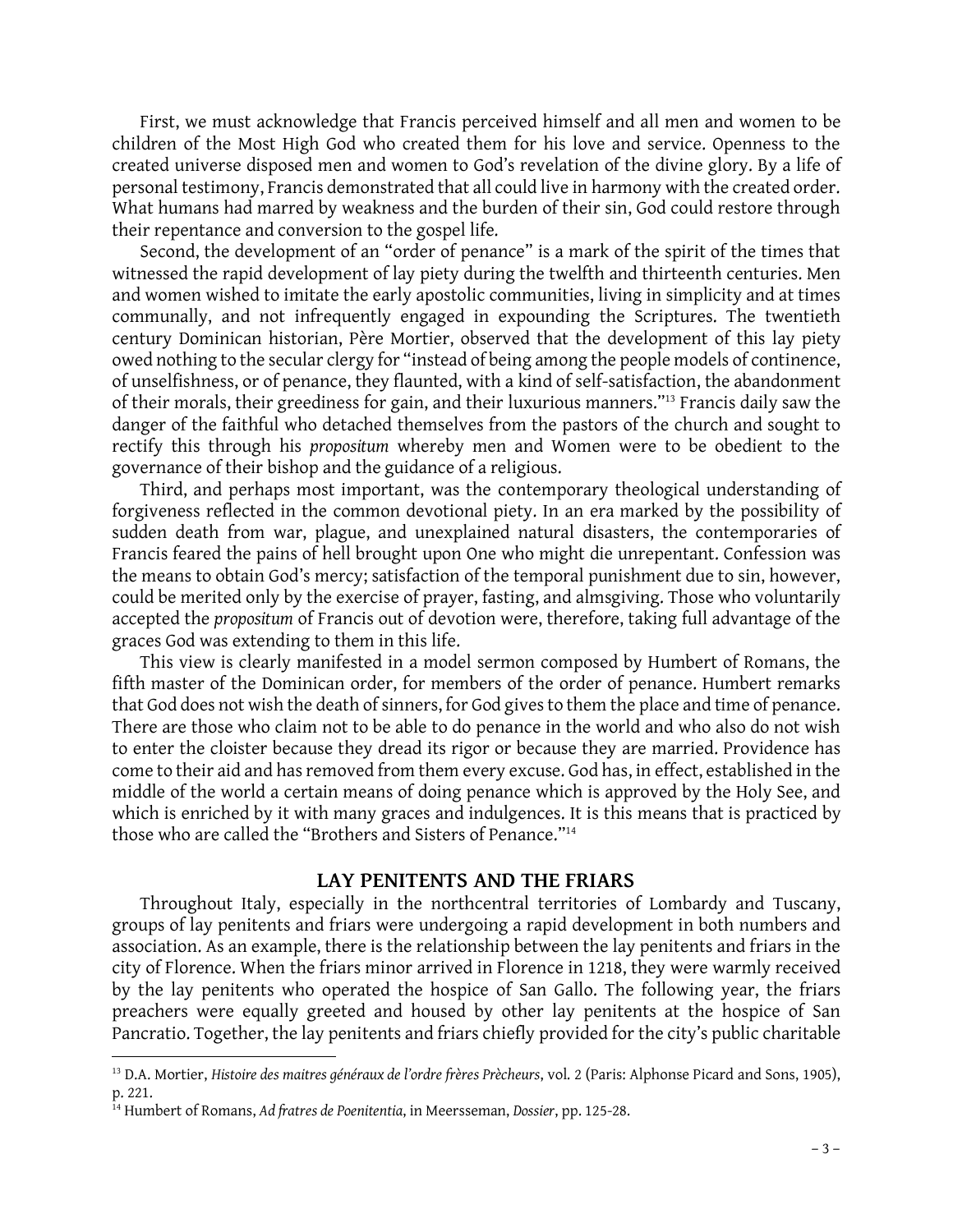works. The penitents yielded the necessary financial and social foundations for the work, while the friars ministered to the spiritual formation of the penitents and the pastoral care of the hospice residents.

These associations were so agreeable to both friars and lay penitents that by the mid thirteenth century a dissatisfied secular cleric was able to write a letter to Peter of Vineis, minister of affairs to the Holy Roman Emperor, Frederick II, stating that since the creation of these penitential associations by the mendicant orders "scarcely one man or woman remains whose name is not written in the registers of one or the other."<sup>15</sup> But as the century marched on, the growing concern of the secular clergy over the privileges accorded to the mendicants, coupled with the decline in the fervor of the lay penitents, tested and strained the earlier relationships.

Although Francis of Assisi gave one popular form of organization to the order of penance, he never explicitly entrusted it to the care of his brethren in the recorded writings or sayings that have come down to us. No doubt the friars minor were closely associated with the lay penitents; but, as the mid-thirteenth century controversies increased, the friars minor were more reserved<br>in their association with, and direction of, penitent fraternities and sororities. So reserved were<br>the friars minor that Pope in their association with, and direction of, penitent fraternities and sororities. So reserved were the friars minor that Pope Innocent IV issued bulls to the Franciscan provincials of Italy and<br>Sicily in 1247 stating: "We command that at an opportune time, through yourself and through brethren of your order appropriate for this, you provide [the penitents] with the office of visitation and that, forming them in regular discipline, you correct and reform them in both head and members, which you know need the visitation, restraining those in opposition through ecclesiastical censure with the possibility of appeal being denied."<sup>16</sup>

Unrest and dissension among the penitent fraternities and sororities continued to foment throughout the remainder of the century. During the administrative term of Bonaventure as minister general of the friars minor (1257-73), we can find evidence that, although the friars<br>minor were encouraged to exhort the laity to imitate the penitential life of Saint Francis, they<br>did not promote the order of p minor were encouraged to exhort the laity to imitate the penitential life of Saint Francis, they document whose authorship is questioned by modern-day scholars but which nevertheless reflects the attitudes that prompted the friars minor not to promote the Brothers and Sisters of Penance.

Among the twelve "responses" cited, the author mentions that the friars' liberty to do their own work would be hindered if they assumed the pastoral care of the penitents; that the friars would be expected to negotiate for the penitents if they were in trouble or to finance their possible debts; that the friars would be expected to work for the release of imprisoned Penitents or to assist those who came to them in perilous times. A response was even put forth that if the Sisters went astray, people would say that the friars were responsible for causing the "barefoot or to assist those who came to them in perilous tir<br>Sisters went astray, people would say that the fria<br>women to bring forth little barefoot children."<br>Even though the friars preachers of St. Dom

Even though the friars preachers of St. Dominic were founded, in a sense, to curb the excesses of lay pietism, they were frequently cautious in dealing with the dissenting lay Even though the friars preachers of St. Dominic were founded, in a sense, to curb the excesses of lay pietism, they were frequently cautious in dealing with the dissenting lay penitents. This was so for two reasons. Like t scathing attacks of the secular clergy; but, more important, because of their primary apostolic

<sup>15</sup> *Epistolae*, bk. 1, chap. 37 (Basel, 1566), p. 234, as cited in Hilarin Felder, *The Ideals St. Francis of Assisi*, trans. Berchmanns Bittle (New York: Bensinger Brothers, 1925), 481, n. 30. <sup>16</sup> Meersseman, *Dossier*, p. 57.

<sup>– 4 –</sup> <sup>17</sup> St. Bonaventure, *Opusculum* 17, pt. 2, ques. 16, in *Opera omnia*, vol. 3 (Quaracchi, 1898), pp. 368-69; and Meersseman, *Dossier*, pp. 123-25.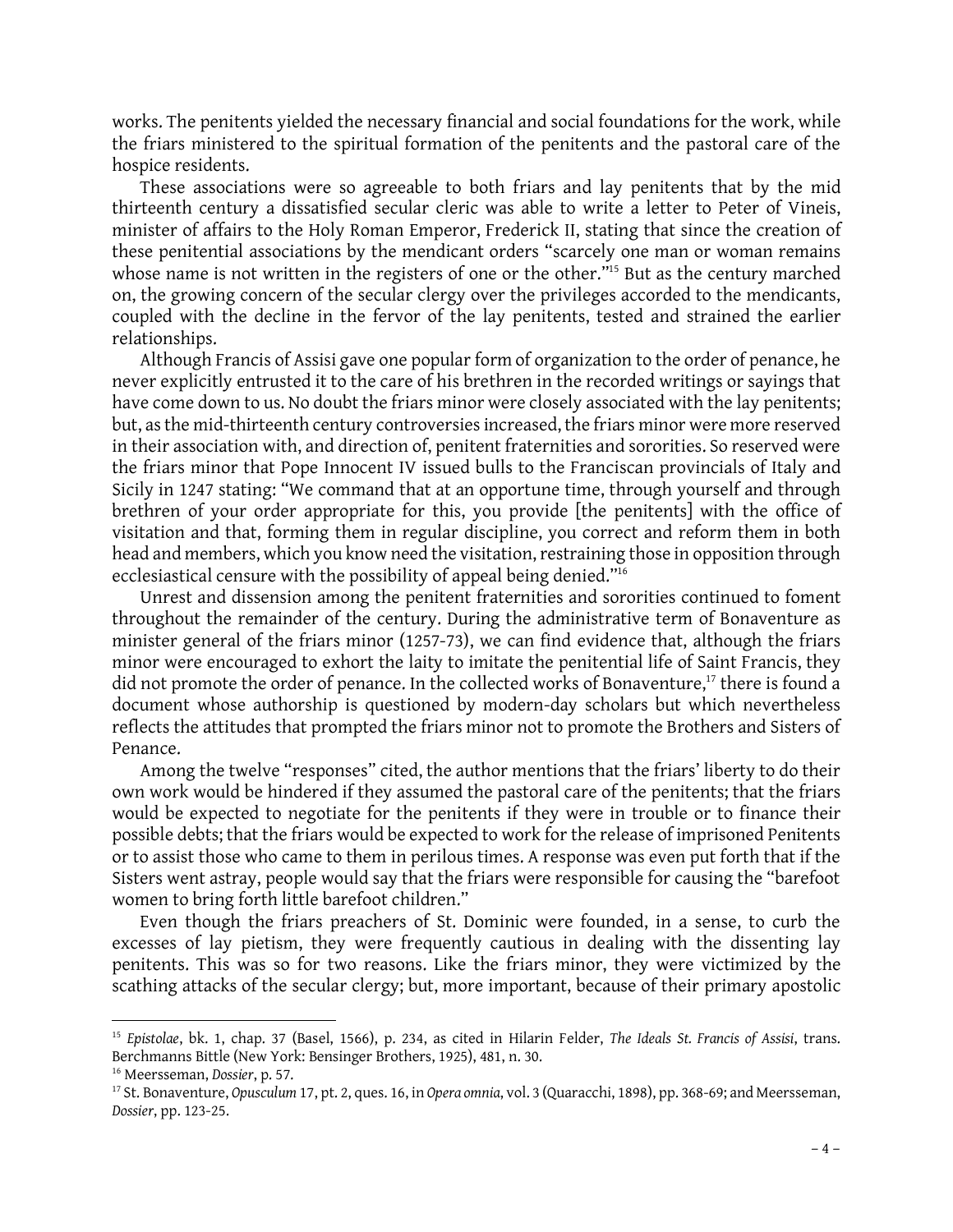mission of preaching the word of God, the friars preachers tended to leave the settlement of disputes to diocesan bishops, unless they were called upon to be a bishop's designated apostolic visitor. Consequently, relations between the friars preachers and lay penitents tended to be slightly more cordial than those between friars minor and laity during the tension-filled years of the mid-thirteenth century.

While some penitents gathered around the friars preachers for spiritual direction and guidance, others chose to be allied with them for economic security. As noted earlier, when the friars preachers arrived in Florence, they were received by the lay penitents of San Pancratio who were engaged in providing public works of charity. Shortly after the friars' arrival, the penitents donated to them the sanctuary of their meeting church, Santa Maria Novella. From who were engaged in providing public works of charity. Shortly after the friars' arrival, the penitents donated to them the sanctuary of their meeting church, Santa Maria Novella. From this group was to come the strongest by the most substantial financial capital of all the Florentine penitent associations.

Economic control of the public charitable works<sup>18</sup> by the penitents of Santa Maria Novella was the concrete, political source for the civil controversies among penitent groups. Since Economic control of the public charitable works<sup>18</sup> by the penitents of Santa Maria Novella<br>was the concrete, political source for the civil controversies among penitent groups. Since<br>penitents were admonished by their 122 matters, the Florentine penitents not associated with the Church of Santa Maria Novella could penitents were admonished by their 1228 *propositum* not to be concerned about such worldly matters, the Florentine penitents not associated with the Church of Santa Maria Novella could accuse those penitents of laxity in the *propositum*. Indeed, this laxity had become a problem in every area of Italy. Along with this problem, there is evidence from 1275<sup>19</sup> that the penitents that associated most closely with the friars preachers separated themselves from the general order of penitents in the manner of dress. Whereas other penitents wore a gray habit, the Dominican penitents had so thoroughly friars preachers separated themselves from the general order of penitents in the manner of<br>dress. Whereas other penitents wore a gray habit, the Dominican penitents had so thoroughly<br>identified themselves as being under th dress. Whereas other penitents wore a gray habit, the Dominican penitents had so thoroughly identified themselves as being under the direction of the friars preachers that they assumed for themselves the permission to wear brothers and the black mantle and white veil for the sisters.

In the year 1284, the bishop of Florence was the Dominican James of Castelbono. To obviate what might appear as patronage to the "black-habit" penitents, Pope Honorius IV appointed the friar minor custos, Fra Caro, as apostolic visitor of the Holy See. In light of later events when Pope Nicholas IV would incorporate the rule (*formula*) <sup>20</sup> of Fra Caro in his own bull *Supra*  friar minor custos, Fra Caro, as apostolic visitor of the Holy See. In light of later events when<br>Pope Nicholas IV would incorporate the rule (formula)<sup>20</sup> of Fra Caro in his own bull *Supra*<br>montem,<sup>21</sup> it appears that th Pope Nicholas IV would incorporate the rule (formula)<sup>20</sup> of Fra Caro in his own bull Supra<br>montem,<sup>21</sup> it appears that the apostolic visitor was entrusted with the task of settling the dispute<br>in Florence in such a way th some of the "black-habit" penitents were dissatisfied.

## **MUNIO OF ZAMORA'S RULE**

By their refusal to accept the *formula* of the apostolic visitor, some of the penitents of the *habitus nigri*showed the friars preachers their pride and exercise of will against the church's call to reform and commitment to peace. The friars, however, did witness the good faith of some devoted penitents and probably sought counsel with the recently elected Munio of Zamora, the

<sup>18</sup> Cf. M.-H. Vicaire, *Dominique et Ses Precheurs*, Studia Friburgensia, n.s., 55 (Paris: Editions du Cerf, 1977), p. 403.

<sup>19</sup> Meerssernan, "Testaments of Cittadino Bonasere de Passignano and Bello Ferrantini, Citizens of Florence," *Dossier*, pp. 196, 198.

<sup>20</sup> Meersemann, *Dossier*, pp. 128-38; and *Ordo Fraternitatis*, pp. 394-400.

<sup>21</sup> Nicholas IV, *Supra montem*, 18 August 1289, in *Seraphicae Legislationes Textus Originales* (Ad Claras Aquas, 1897), pp. 77-94.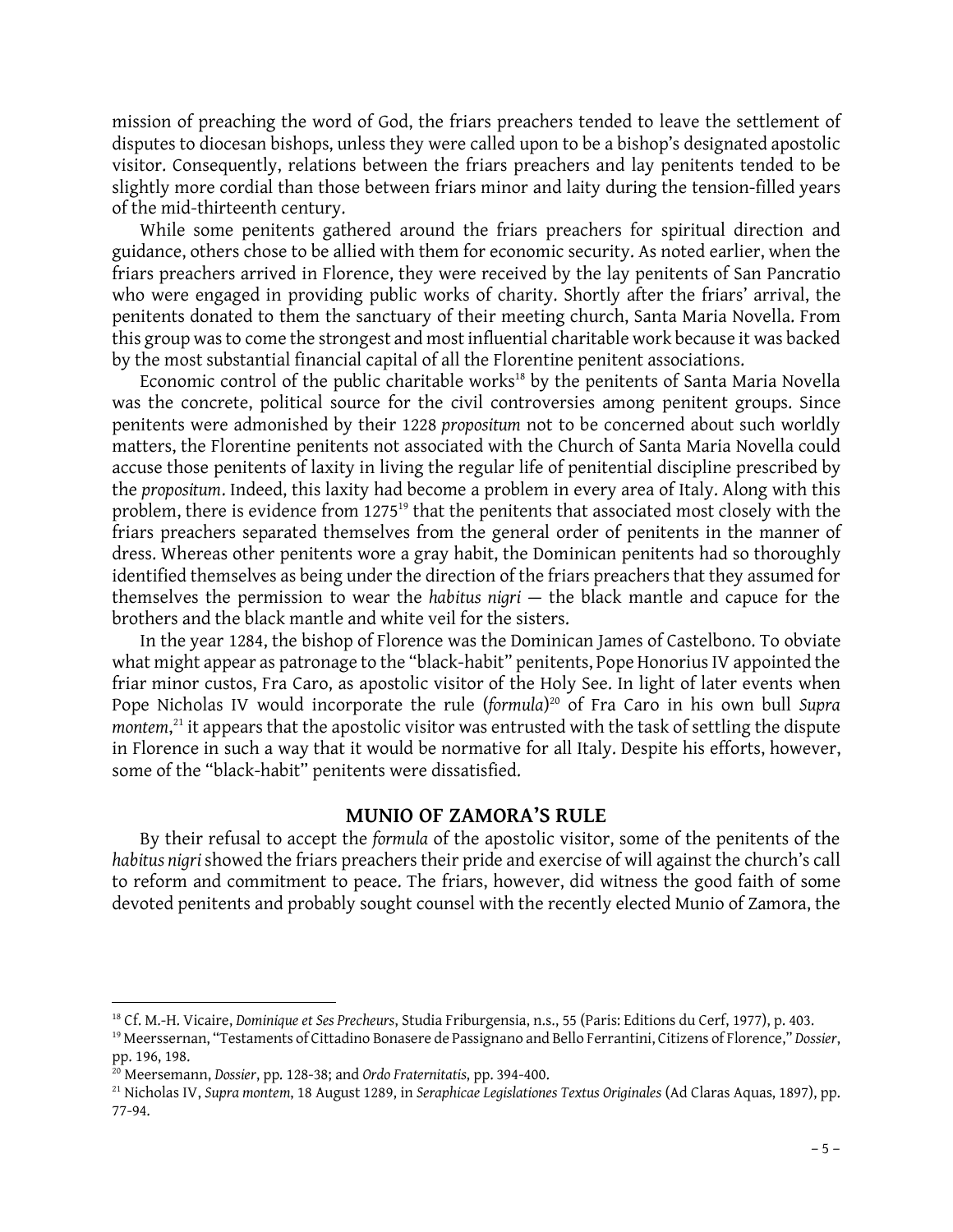seventh master of the Dominican order.<sup>22</sup> He was then completing his first round of visitations of the friars and their apostolates in the Italian provinces.

Soon after, a rule seems to have appeared that was composed for the "Brothers and Sisters of Penance of Saint Dominic."<sup>23</sup> An examination of this rule reveals that it uses the formula of Fra Caro as a guide, but it has reorganized and tightened the structure and added some elements to give it a particularly Dominican spirit. If this rule appears to us today as severe or, even worse, undemocratic, it can be explained by the rebellious spirit of some members of the "black habit."

Among the major revisions we must note that those penitents who wish to belong to this association must be willing to be totally under the direction and correction of the master of the Dominican order or the local provincial of the friars preachers. This is done "for their greater preservation and promotion . . . in those things that pertain to their manner and formula of<br>living."<br>Each fraternity is to request a Dominican friar priest from the master of the order or the<br>local provincial. This priest living."

local provincial. This priest is to convoke the monthly meetings of the fraternities and sororities either in the penitents' meeting place or the church of the friars preachers. He is to preach and local provincial. This priest is to convoke the monthly meetings of the fraternities and sororities<br>either in the penitents' meeting place or the church of the friars preachers. He is to preach and<br>celebrate Mass for the g rule. The friar priest has complete authority to correct the penitents who may have transgressed or neglected the rule. Explicit permission must be granted by him or the local prelate for penitents to travel, even if they are planning on making a pilgrimage.

The friar is also responsible for establishing the prior of the fraternity or the prioress of the sorority with the advice of the elders of the chapter. A subprior or subprioress and vicar may The friar is also responsible for establishing the prior of the fraternity or the prioress of the sorority with the advice of the elders of the chapter. A subprior or subprioress and vicar may also be appointed in a simila be confirmed annually during the octave of Easter, after counsel with the association's oldest members.

Those to be received into the society's membership must be "like a singular child of St. Dominic in the Lord … an outstanding example and zealous for the truth of the Catholic faith according to his [or her] capacity." Later, these people are referred to as "servants of Christ." They are to be received by the friar master, director, or their appointed vicar in the presence of the prior of the group and other penitent members. Other friars preachers are to be present as well.

Reception follows exactly the rite of reception into the friars preachers. Those to be received petition the master to be admitted to the habit of the Brothers and Sisters of Penance of Blessed Dominic for a probationary period. The postulants then receive the habit, which has been<br>blessed; and the master along with the other friars preachers sing the hymn V*eni, Creator Spiritus.*<br>Following the recitation of the sprinkles them with holy water and presents the newly received to the assembled penitents for the "kiss of peace."

After the probationary time has been satisfactorily fulfilled, the novices may be professed the "kiss of peace."<br>After the probationary time has been satisfactorily fulfilled, the novices may be professed<br>when they are willing to dedicate themselves permanently to the penitential life. Once<br>professed there is to After the probationary time has been satisfactorily fulfilled, the novices may be professed<br>when they are willing to dedicate themselves permanently to the penitential life. Once<br>professed, there is to be no turning back, of Almighty God, the Father, Son, and Holy Spirit, and of the blessed virgin Mary and blessed

 $22$  Munio was elected on the vigil of Pentecost, 12 May 1285. Sometime between this date and that of the bull by Honorius IV, *Congruum existimantes*, 28 January 1286, the Rule would have been composed.

 $-6 -$ <sup>23</sup> Meersseman, *Ordo fraternitatis*, pp. 401-8; and Dossier, pp. 144-56. The reader should be aware that it is alleged that Munio wrote this Rule. This allegation is, however, only an oral tradition, for no known autograph of this Rule exists from the late thirteenth century.